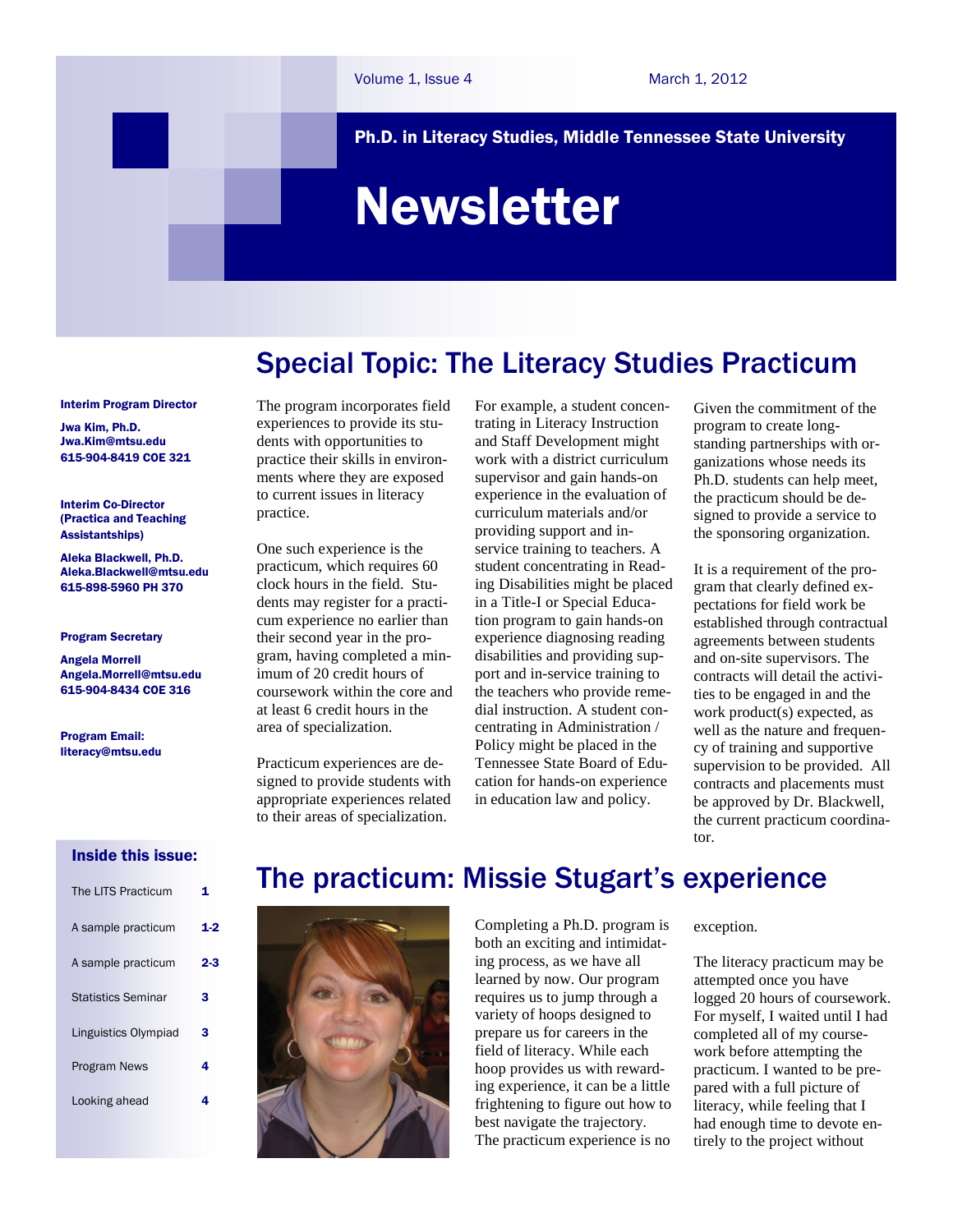# Practicum by Missie Stugart (continued)

distraction of other homework or service learning experiences. However, embedding it into your coursework can also help guide your future studies by helping you to develop your interests. Regardless of when you complete the practicum, it is essential that you find ways to connect with your literacy studies. It is an experience aimed at helping you to solidify your literacy knowledge through practice!

I completed my practicum at the high school at which I teach English. It was important that my project connect with my career as a literacy practitioner and help students I care deeply about. To accomplish this, I worked closely with my colleagues to plan and implement an afterschool reading program two afternoons a week for low readers in my school. I began by completing the Practicum Intent to Register Form and then worked with my executive principal to complete the Practicum Course Contract. Making sure that all parties involved are clear on the objectives and

goals for your project is important because it allows you to be more focused. In this case, my project was so successful I have continued the reading program on my own time to continue meeting the needs of my school. I have even since started a lunchtime tutoring program with a biology teacher at my school who became more interested in science literacy for low performers after she saw the benefits of the afternoon tutoring in her classes.

One of the most important parts of the practicum experience is the maintenance of a practicum log. When setting out to complete my 60 hours of service, I calculated the number of weeks in a semester and the number of hours a week I'd need to work in order to complete the hours. I also gave myself some time on the front end to work on recruitment and communication before diving right in. My time frame allowed for 15 weeks, so I determined to work two afternoons a

week for two hours each. The log helped me to stay focused on both my short and long term goals through the process. Reflecting on each day helped me to process what I could do differently or what I did well each day, while reading back on my past reflections helped me to find trends in student performance and participation.

The best advice I can give to students beginning to consider the literacy practicum experience is the following: 1) Choose a literacy project for which you have passion. 2) Don't necessarily choose something you know everything about. Even though I was working with my own high school students, I learned a lot about diagnosis and assessment, which are not areas of expertise for me. Challenge yourself! 3) Plan early and involve as many parties as possible. The more connections you make, the most people you help and the more people you have to help you! 4) Be consistent. Set up a regular schedule and stick with it.

# The practicum: Rachel Peay Cornett's experience



Rachel Peay Cornett has been a student in the Literacy Studies program since

the summer of 2009 and is currently the treasurer of the Literacy Studies Graduate Student Association. **Rachel was just selected by the TN State Education Department as one of only 30 educators across the state to serve on the K-8 Reading textbook adoption commission.** Congratulations, Rachel! Below, she shares her thoughts about the practicum.

I am a full time first grade teacher with Rutherford County Schools at Wilson Elementary where I have been fulfilling my lifetime dream of becoming an educator for six years now and loving it. As early as I can remember I've had the desire to become a teacher and follow in my mother's

footsteps, because my mother, Pat, is also a Rutherford County educator at Siegel Middle. Being a local gal growing up on my parents' farm just miles down the road from MTSU, I was attracted to the fact that the university was first established as a teacher training college and completed both my undergraduate and Master's coursework at Middle with specialization in Early Childhood Education. One interesting fact about me is that I actually met my husband, Kyle, when we were both undergrads on campus and Kyle was employed at one of the help desks in Walker Library. He is now also a graduate student at MTSU. In my spare time I like to travel, teach dance lessons, and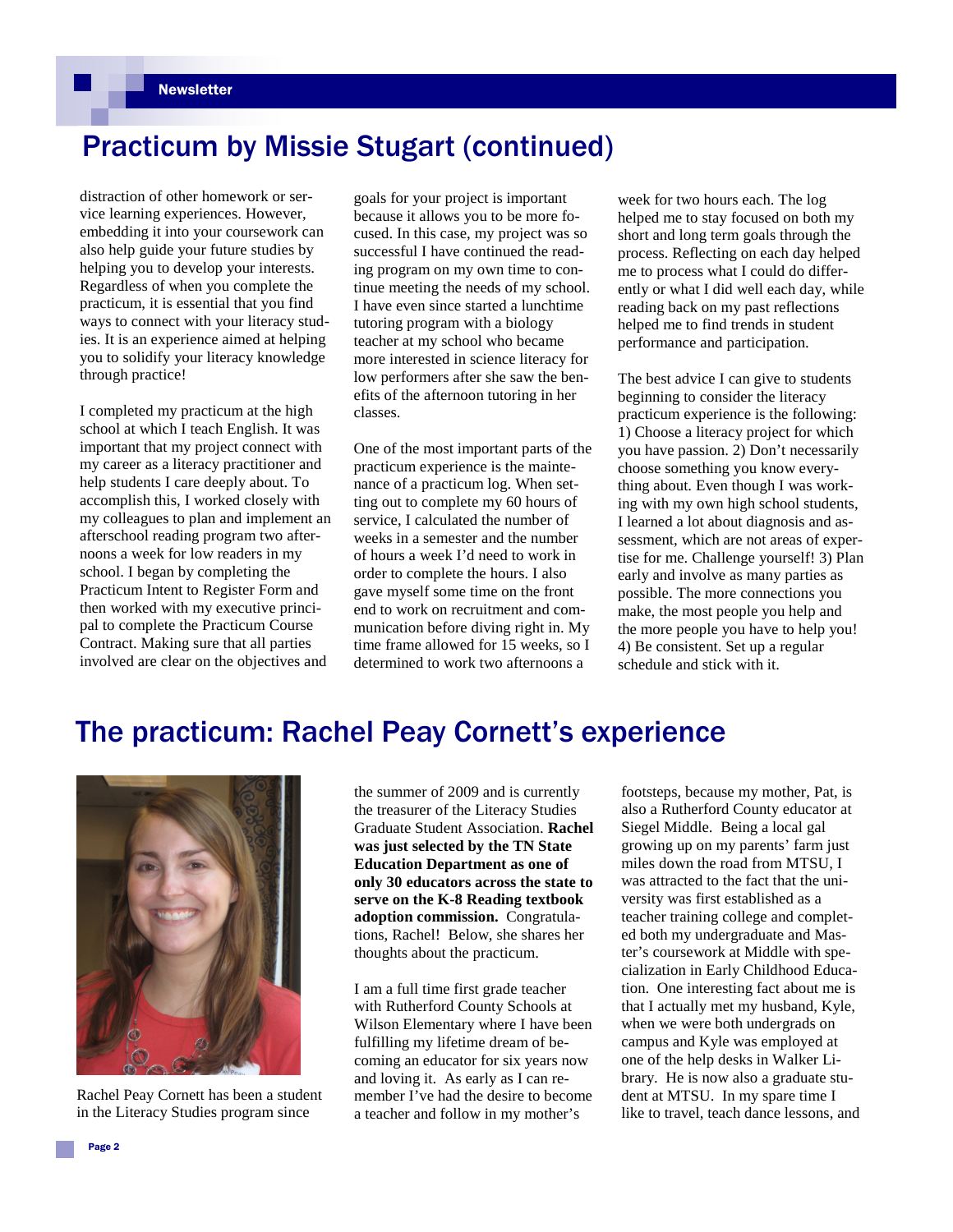participate in a variety of creative crafts.

I began my focus on literacy during my undergrad coursework at MTSU when I became involved as a spokesperson for several of the local literacy organizations such as Books from Birth and Read Across America. It did not take me long after beginning my professional career to realize that I desired to learn more about exactly what it takes to teach children to read. While I find that teaching reading at the acquisition age is very exhilarating, it really is rocket science, as Louisa Moats would say. It only made sense when I saw the flyer for MTSU's new Literacy Program that I'd apply- and what a great experience it has been for me! While pursuing my coursework part time in the school year and full time in the summers, it is hard to believe that I am now enjoying the practicum phase of

the program. With my previous experience as a spokesperson for local literacy organizations and having completed several service-learning projects with Read to Succeed, I turned immediately to Read to Succeed's director, Lisa Mitchell, when I needed a practicum placement with a supervisor involved in world of literacy. I am currently working around the clock with this non-profit in all aspects of what it takes to keep the reading initiative working effective in our community. The best part of the practicum is that I get the opportunity to take all of my knowledge accumulated in the program's coursework and apply it to literacy needs, outside of my own classroom walls. Recently, I was asked to speak at a literacy forum at the local library with a panel of other literacy experts. Although it is a challenge that keeps me on my toes, I am enjoying using research to inform my advisement of the current programs initiated by the Read to Succeed organization, including adult literacy, English language learning programs, and family literacy programming. Visit Read to Succeed's website to learn more information about their organization or sign up for the newsletter: www.readtosucceed.org

As for my own research interests, my work with Read to Succeed has peeked my interest in family literacy and the benefits of students partaking in literacy related opportunities with the support of their families. Upon completion of my degree I desire to stay a part of the classroom while helping foster better teacher preparation programs. Another future goal is to be a liaison between the worlds of current research and the everyday classroom. Luckily, my experiences with both the program and my practicum are helping pave the way for my future success in the field of literacy.

# Faculty announcements

Dr. Kim is thinking about offering a free, nonmathematical, and interactive statistics seminar for those who want to get rid of stat-phobia. He is considering offering this seminar on May 7th and 8th, 5:00 – 7:00 p.m. Students don't need to register for any course since it is free and carries no credit. It may give you a chance to actually understand and enjoy statistics. Dr. Kim will talk about what statistics is, why we need it, and what kind of statistical methods are available for data analysis in social and behavioral sciences in general and in literacy studies specifically. Please let Dr. Kim know if you are interested in this opportunity.

The 6th Annual Linguistics Olympiad was held on Saturday, January 28, 2012. Dr. Blackwell owes a **huge thanks** to the following Literacy Studies Ph.D. students and faculty who were able to assist with this year's competition: Sue Amundrud, Rachel Peay Cornett, Kimberly McKay, Andrea Milligan, Penny Thomspon, and Dr. Cyrille Magne.

Approximately 90 students participated in this year's competition The participating high schools were Blackman, Brentwood, Centennial, Central Magnet, Franklin, LaVergne, Merrol Hyde Magnet, Ravenwood, Riverdale, and Siegel. The participating middle schools were Blackman, Greenway School, Head Math and Science Academy, Heritage, Sunset, West End IB, and West Valley.

Results of the competition can be found at www.mtsu.edu/lo.